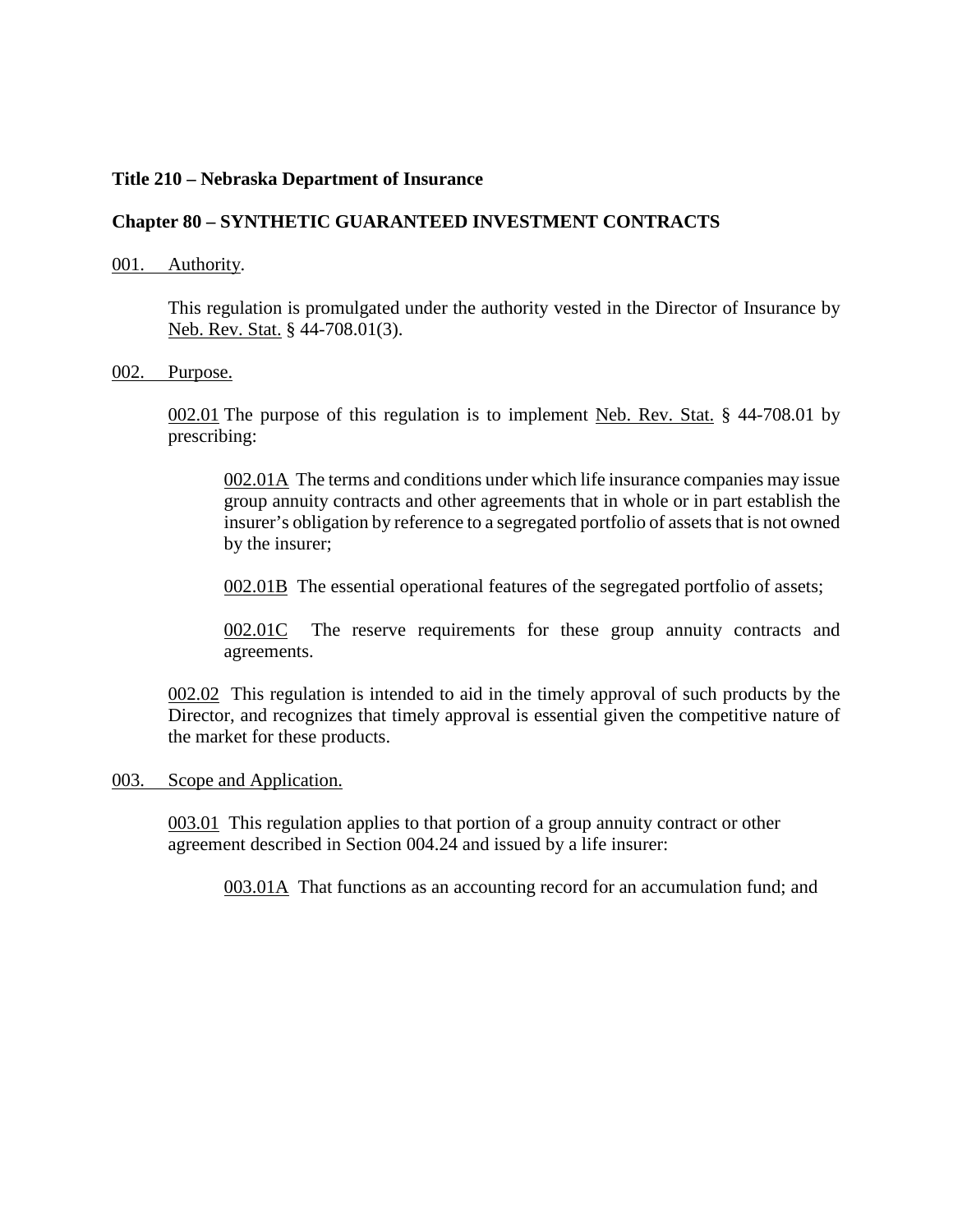003.01B That has benefit guarantees relating to a principal amount and levels of interest at a fixed rate of return specified in advance.

003.02 The fixed rates of return:

003.02A Shall be constant over the applicable rate periods;

003.02B May reflect prior and current market conditions with respect to the segregated portfolio; and

003.02C Shall not reference future changes in market conditions.

003.03 This regulation is applicable to all contracts issued on or after January 1, 2019. An insurer may elect to apply this regulation to contracts issued on or after the effective date of this regulation. If a company elects to apply this regulation to contracts issued prior to January 1, 2019, the company must continue to apply the requirements of this regulation to all future contracts issued. Contracts that have been negotiated prior to January 1, 2019, or prior to a company's election if such an election occurs prior to January 1, 2019, need not be refiled with the Director.

## 004. Definitions.

As used in this regulation, the following terms shall have these meanings:

004.01 "Account assets" means the assets in the segregated portfolio plus any assets held in the general account or a separate account to meet the asset maintenance requirements.

004.02 "Actuarial opinion and memorandum" means the opinion and memorandum of the valuation actuary required to be submitted to the Director pursuant to Subsection 010.02 of this regulation.

004.03 "Affirmatively approved" means approval of an insurer's plan of operation for a class of contracts containing the form of contract under review, after the plan of operation associated with the class of contracts has been reviewed by the insurer's domiciliary insurance department, and the plan of operation has been found to be in compliance with guidelines substantially similar to the NAIC Synthetic Guaranteed Investment Contracts Model Regulation by the domiciliary insurance department. Affirmatively approved does not mean approval as a result of the deemer provision.

004.04 "Appointed actuary" means the qualified actuary appointed or retained either directly by or by the authority of the board of directors through an executive officer of the company to prepare the annual statement of actuarial opinion for the company as a whole pursuant to Neb. Rev. Stat. § 44-8905.

004.05 "Asset maintenance requirement" means the requirement to maintain assets to fund contract benefits in accordance with Section 010 of this regulation.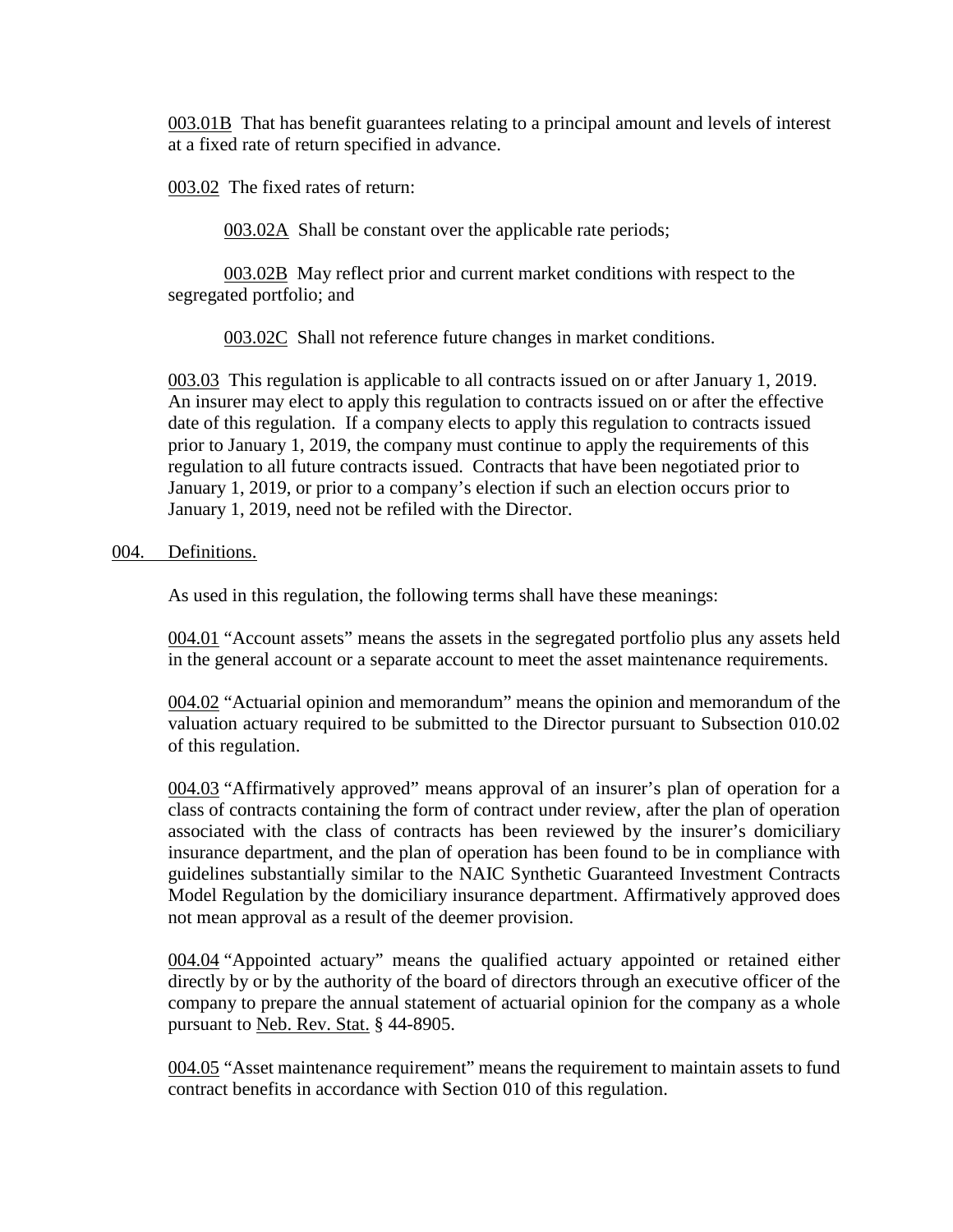004.06 "Class of contracts" or "contracts in the class" means the set of all contracts to which a given plan of operation pertains.

004.07 "Contract value record" means an accounting record, provided by the contract in relation to the segregated portfolio of assets, that is credited with a fixed rate of return over regular periods, and that is used to measure the extent of the insurer's obligation to the contractholder. The fixed rate of return credited to the contract value record is determined by means of a crediting rate formula or declared at the inception of the contract and valid for the entire term of the contract.

004.08 "Crediting rate formula" means a mathematical formula used to calculate the fixed rate of return credited to the contract value record during any rate period and based in part upon the difference between the contract value record and the market value record amortized over an appropriate period. The fixed rate of return calculated by means of this formula may reflect prior and current market conditions with respect to the segregated portfolio, but may not reference future changes in market conditions.

004.09 ""Department" means the Nebraska Department of Insurance and any employee of the Department authorized to act on behalf of the Department.

004.10 "Director" means the Director of the Nebraska Department of Insurance.

004.11 "Duration" means, with respect to the segregated portfolio assets or guaranteed contract liabilities, a measure of price sensitivity to changes in interest rates, such as the Macaulay duration or option-adjusted duration..

004.12 "Fair market value" means a reasonable estimate of the amount that a knowledgeable buyer of an asset would be willing to pay, and a knowledgeable seller of an asset would be willing to accept, for the asset without duress in an arm's length transaction. In the case of a publicly traded security, the fair market value is the price at which the security is traded or, if no price is available, a price that appropriately reflects the latest bid and asked prices for the security. In the case of a debt instrument that is not publicly traded, the fair market value is the discounted present value of the asset calculated at a reasonable discount rate. For all other non-publicly traded assets, fair market value will be determined in accordance with valuation practices customarily used within the financial industry.

004.13 "Guaranteed minimum benefits" means contract benefits on a specified date that may be either:

004.13A A principal guarantee, with or without a fixed minimum interest rate guarantee, related to the segregated portfolio;

004.13B An assurance as to the future investment return or performance of the segregated portfolio; or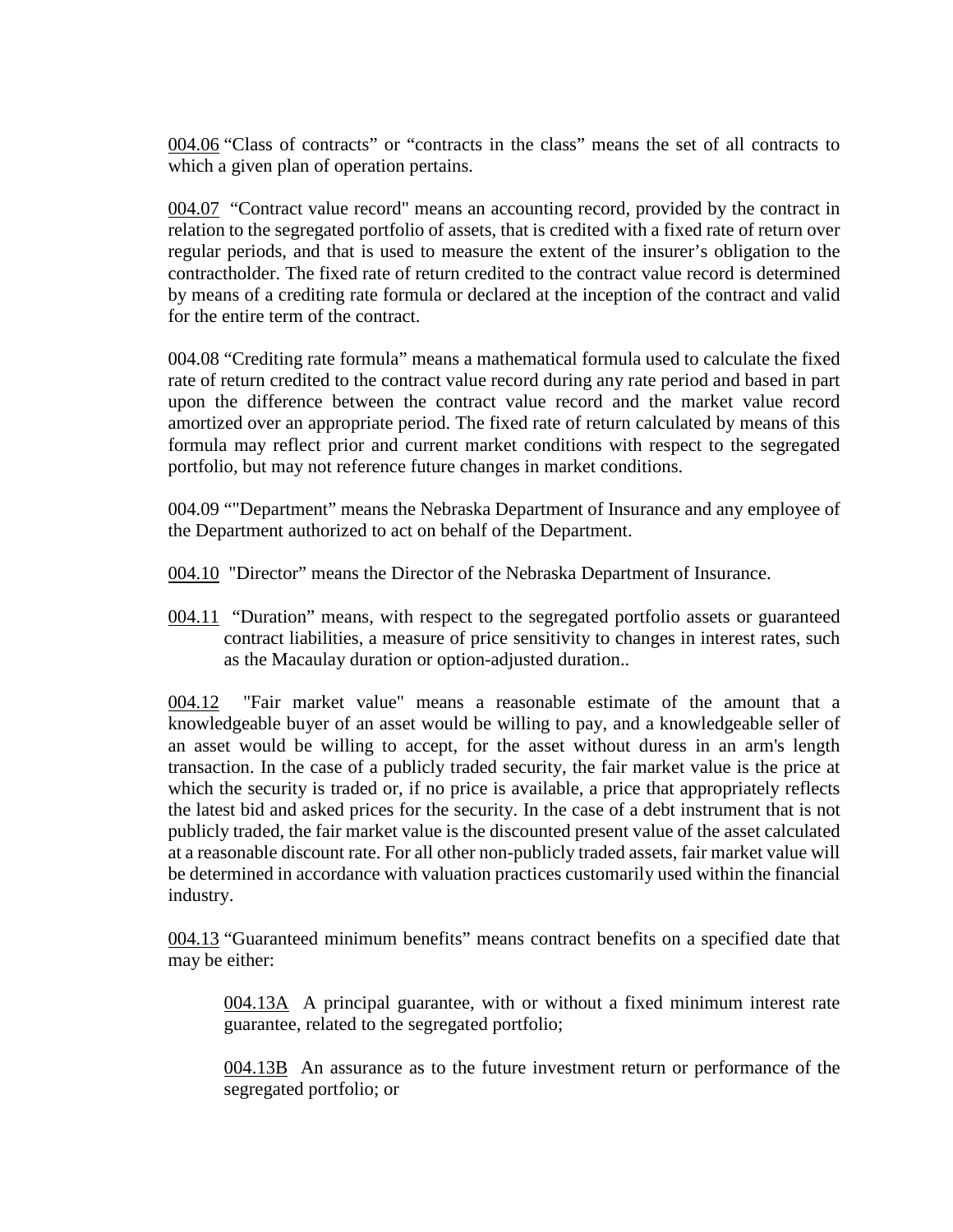004.13C The fair market value of the segregated portfolio, to the extent that the fair market value of the assets determines the contractholder's benefits.

004.14 "Hedging instrument" means:

004.14A An interest rate futures agreement or foreign currency futures agreement, an option to purchase or sell an interest rate futures agreement or foreign currency futures agreement, or any option to purchase or sell a security or foreign currency, used in a bona fide hedging transaction; or

004.14B An assurance as to the future investment return or performance of the segregated portfolio; or

004.14B A financial agreement or arrangement entered into with a broker, dealer or bank, qualified under applicable federal and state securities or banking law and regulation, in connection with investment in one or more securities in order to reduce the risk of changes in market valuation or to create a synthetic investment that, when added to the portfolio, reduces the risk of changes in market valuation.

An instrument is not a hedging instrument or a part of a bona fide hedging transaction if it is purchased in conjunction with another instrument where the effect of the combined transaction is an increase in the portfolio's exposure to market risk.

004.15 "Investment guidelines" means the set of written guidelines established in advance by the person with investment authority over the segregated portfolio, to be followed by the investment manager. The guidelines will include a description of:

004.15A The segregated portfolio's investment objectives and limitations;

004.15B The investment manager's degree of discretion;

004.15C The duration, asset class, quality, diversification, and other requirements of the segregated portfolio; and

004.15D The manner in which derivative instruments may be used, if at all, in the segregated portfolio.

004.16 "Investment manager" means the person (including subcontractor) responsible for managing the assets in the segregated portfolio in accordance with the investment guidelines in a fiduciary capacity to the owner of the assets.

004.17 "Market value record" means an accounting record provided by the contract to reflect the fair market value of the segregated portfolio.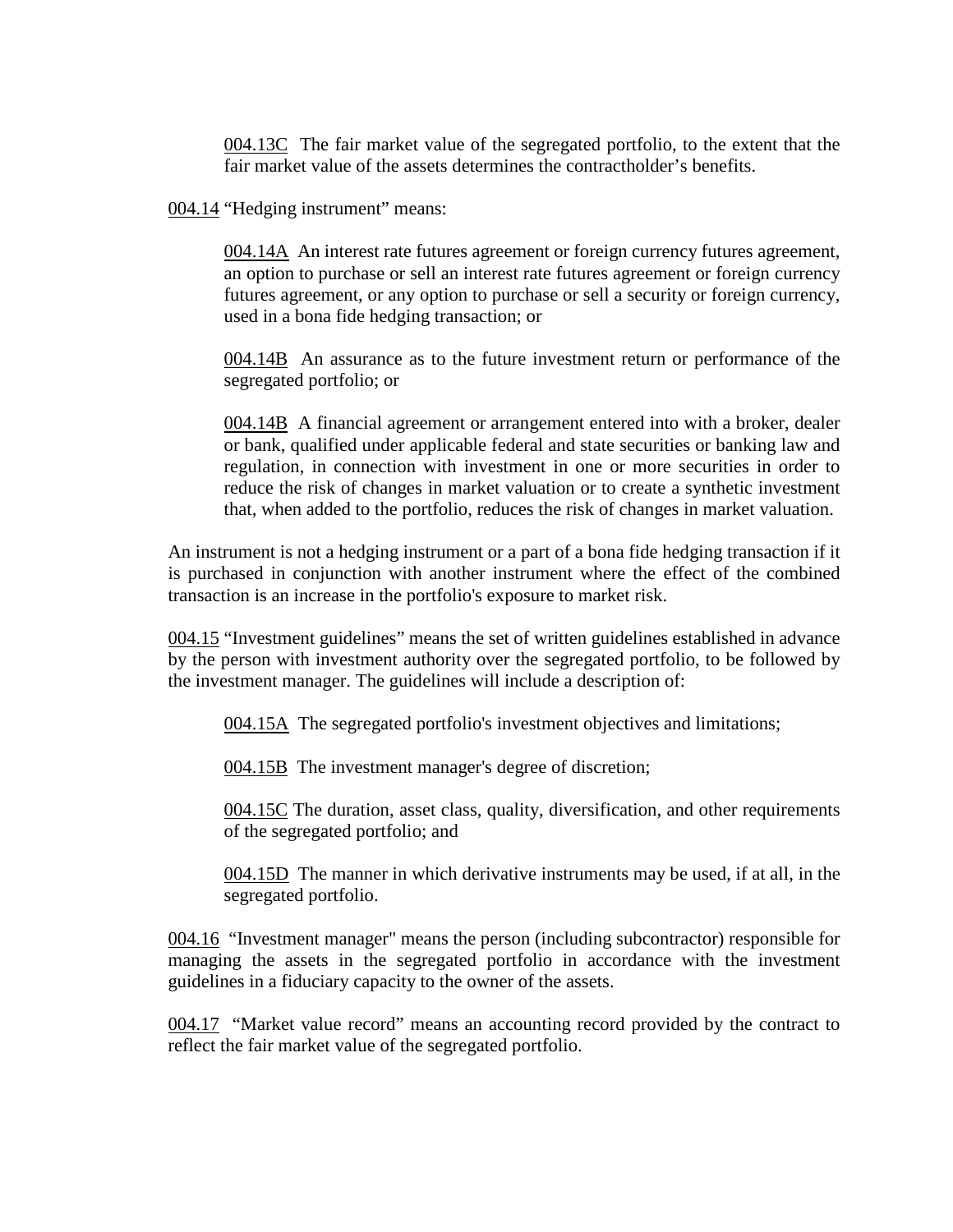004.18 "Permitted custodial institution" means a bank, trust company or other licensed fiduciary services provider.

004.19 "Plan of operation" means a written plan meeting the requirements of Subsection 005.03A of this regulation.

004.20 "Qualified actuary" means an individual who meets the qualification standards set forth in Neb. Rev. Stat. § 44-420(2).

004.21 "Rate period" means the period of time during which the fixed rate of return credited to the contract value record is applicable between crediting formula adjustments.

004.22 "Segregated portfolio" means:

004.22A A portfolio or sub-portfolio of assets to which the contract pertains that is held in a custody or trust account by the permitted custodial institution and identified on the records of the permitted custodial institution as special custody assets held for the exclusive benefit of the retirement plans or other entities on whose behalf the contractholder holds the contract; and

004.22B Any related cash or currency received by the permitted custodial institution for the account of the contractholder and held in a deposit account for the exclusive benefit of the retirement plans or other entities on whose behalf the contractholder holds the contract.

004.23 "Spot rate"

004.23A "Treasury-based spot rate" corresponding to a given time of benefit payment means the yield on a zero-coupon non-callable and non-prepayable United States government obligation maturing at that time, or the zero-coupon yield implied by the price of a representative sampling of coupon-bearing, non-callable and non-prepayable United States government obligations in accordance with a formula set forth in the plan of operation.

004.23B "Index spot rate" corresponding to a given time of benefit payment means the zero-coupon yield implied by (x) the Barclays Short Term Corporate Index (for a given time of benefit payment under one year) or (y) the zero-coupon yield implied by the Barclays U.S. Corporate Investment Grade Bond Index (for a given time of benefit payment greater than or equal to one year).

004.23C "Blended spot rate" corresponding to a given time of benefit payment means a blend of 50% each of (i) the treasury-based spot rate, and (ii) the index spot rate. To the extent that guaranteed contract liabilities are denominated in the currency of a foreign country rated in one of the two (2) highest rating categories by an independent nationally recognized United States rating agency acceptable to the Director and are supported by investments denominated in the currency of the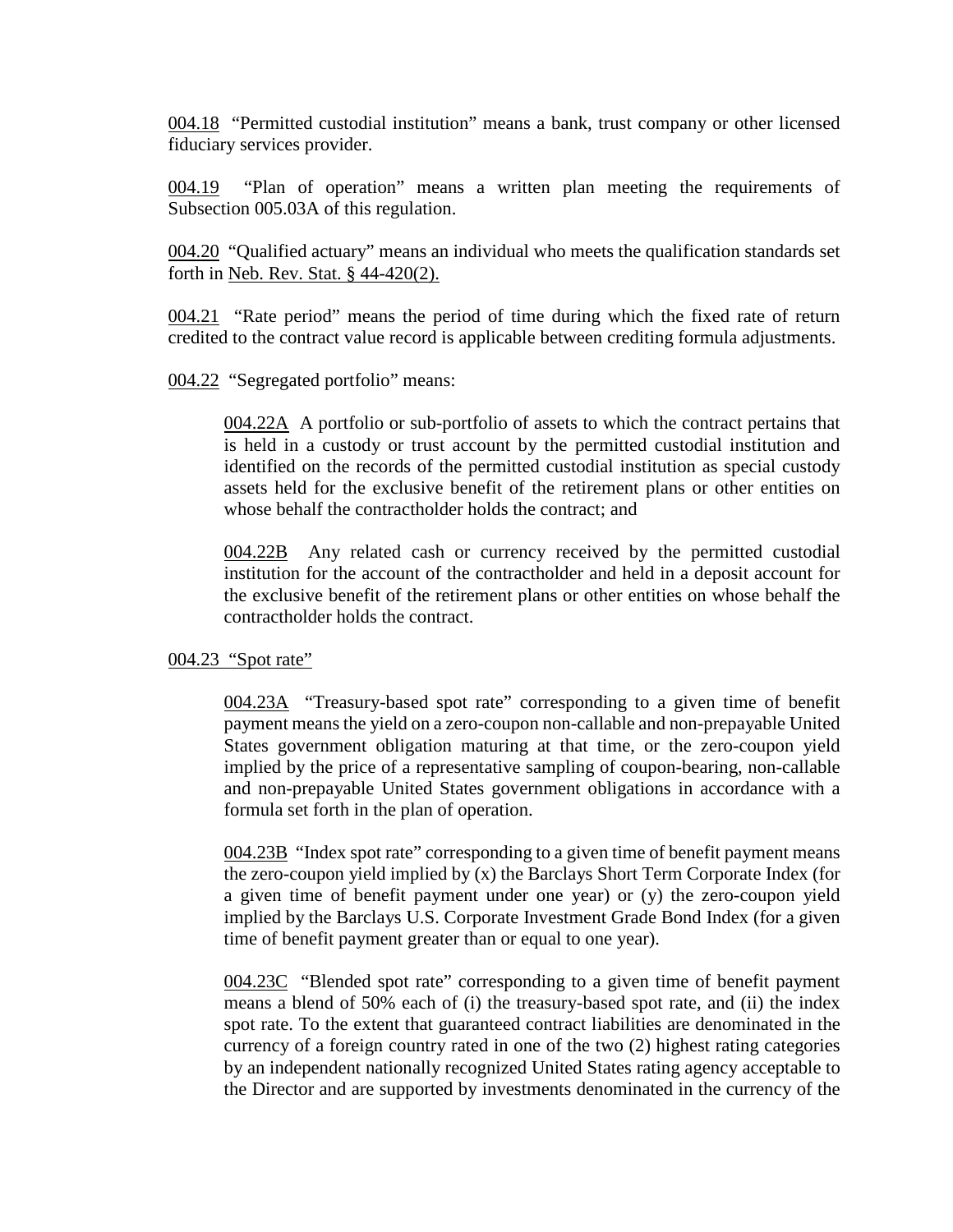foreign country, the treasury-based spot rate component of the blended spot rate may be determined by reference to substantially similar obligations of the government of the foreign country. For liabilities other than those described above, the blended spot rate shall be determined on a basis mutually agreed upon by the insurer and the Director.

004.24 "Synthetic guaranteed investment contract" or "contract" means a group annuity contract or other agreement that establishes the insurer's obligations by reference to a segregated portfolio of assets that is not owned by the insurer. The contract functions as an accounting record for an accumulation fund and the fixed rate of return credited to the fund reflects an amortization of the segregated portfolio's market gains and losses based on the period specified in the crediting rate formula, subject to any minimum interest rate guarantee.

004.25 "Unilateral contract termination event" means an event allowing the insurer to unilaterally and immediately terminate the contract, without future liability or obligation to the contractholder.

004.26 "United States government obligation" means a direct obligation issued, assumed, guaranteed or insured by the United States of America or by an agency or instrumentality of the United States government.

004.27 "Valuation actuary" means the appointed actuary or, alternatively, a qualified actuary designated by the appointed actuary to render the actuarial opinion pursuant to Section 010. Written documentation of any such designation shall be on file at the company and available for review by the Director upon request.

# 005. Financial Requirements and Plan of Operation.

005.01 A contract may not be delivered or issued for delivery in this state unless the issuing insurer is licensed as a life insurance company in this state and is financially qualified under the provisions of Subsection 005.02 of this section. In addition, a domestic insurer may not deliver or issue for delivery, either in this state or outside this state, a contract belonging to a specific class of contracts unless the insurer has satisfied the requirements of Subsection 005.03 of this section with respect to that class of contracts.

005.02 An insurer will be financially qualified under this section if its most recent statutory financial statements on file with the Director reflect that it meets the financial requirements of Neb. Rev. Stat. § 44-708.01, and its risk-based capital results do not place it at a regulatory level of action. In lieu of the requirements in the preceding sentence, the insurer may be required to satisfy such other financial qualification requirements set forth by the Director as having been deemed necessary or appropriate in a particular case to protect the insurer's policyholders and the public.

005.03 A domestic insurer will satisfy the requirements of this section with respect to a class of contracts if the insurer has filed a plan of operation pertaining to the class of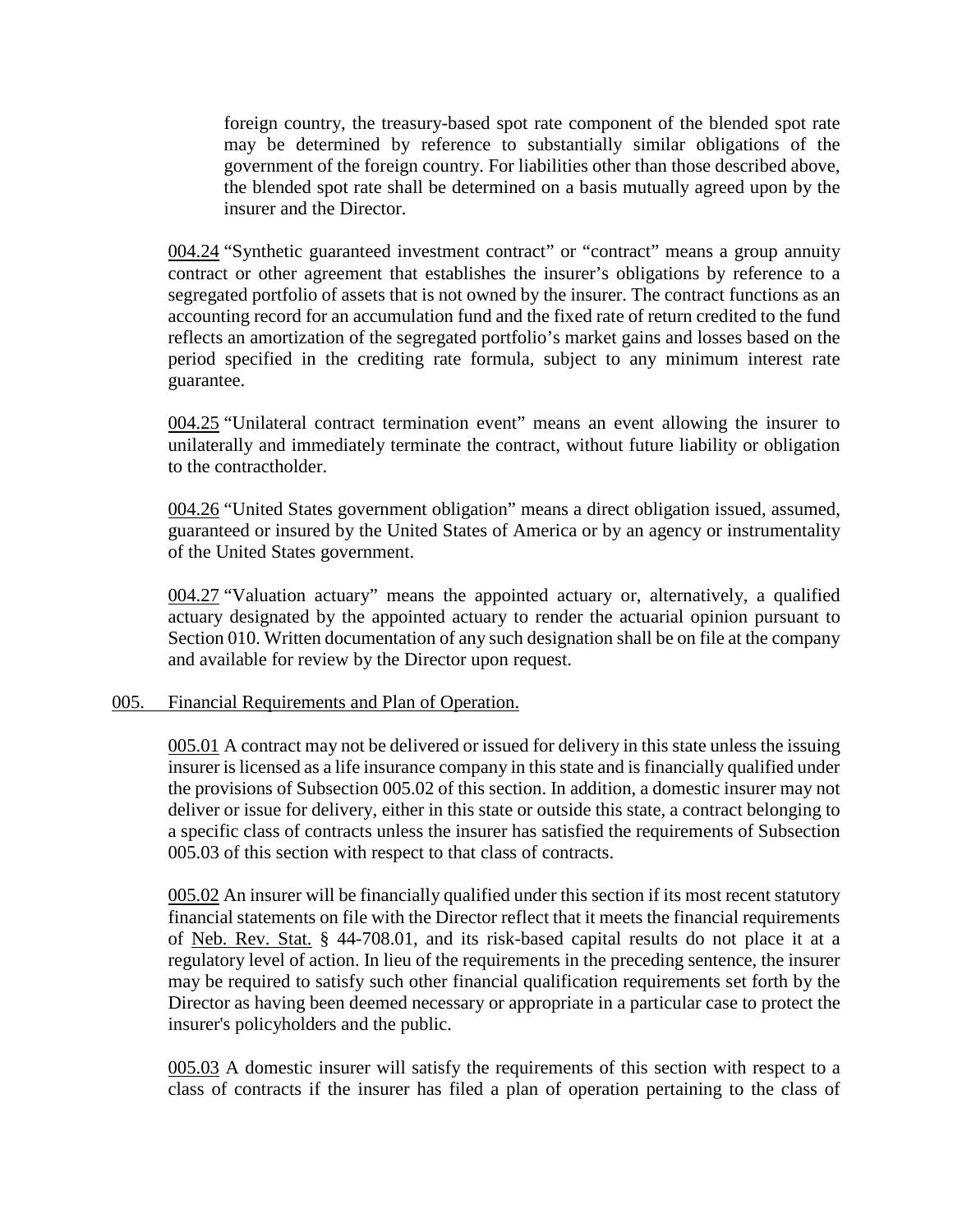contracts, together with copies of the forms of the contract in the class, with the Director, and the filing of the plan of operation has been approved.

005.03A The plan of operation for a class of contracts shall describe the financial implications for the insurer of the issuance of the contracts in the class, and shall include at least the following:

005.03A(1) A statement that the plan of operation will be administered in accordance with the requirements prescribed by the Director pursuant to this regulation, along with a statement that the insurer will comply with the plan of operation in its administration of the contract;

005.03A(2) A statement describing the methods and procedures used to value statutory liabilities for purposes of Section 010;

005.03A(3) A description of the criteria used by the insurer in approving the investment manager for the segregated portfolio of assets associated with a contract in the class, if the investment manager is an entity other than the insurer or its wholly owned subsidiary;

005.03A(4) A description of the insurer's requirement for reports concerning the assets in each segregated portfolio and transactions involving the assets, and a description of how the insurer can use the information in a report to determine that the segregated portfolio is being managed in accordance with its investment guidelines. The insurer shall require that the report be prepared no less frequently than quarterly, and include a complete statement of segregated portfolio holdings and their fair market value;

005.03A(5) A demonstration of financial results for one or more sample contracts from the class of contracts, showing at a minimum the projected contract value records, the applicable fixed rate or rates of return, and the projected market value records, describing how the investments in the segregated portfolio reflect provision for benefits insured by the contract and how the contract value and market values and the rates of return may be affected by changes in the investment returns of the segregated portfolio and reasonably anticipated deposits to and withdrawals from the segregated portfolio by the contractholder, as well as any advances made by the insurer to the contractholder. The sample contracts must be chosen to reasonably represent the range of results that could be expected from possible combinations of contract provisions of all contracts in the class. The demonstration shall include at least three (3) hypothetical return scenarios (level, increasing and decreasing) and for each of these scenarios, at least three (3) withdrawal scenarios (zero, moderate and high) shall be modeled. The Director may require additional scenarios if deemed necessary to fully understand the risks under the class of contracts. The demonstration period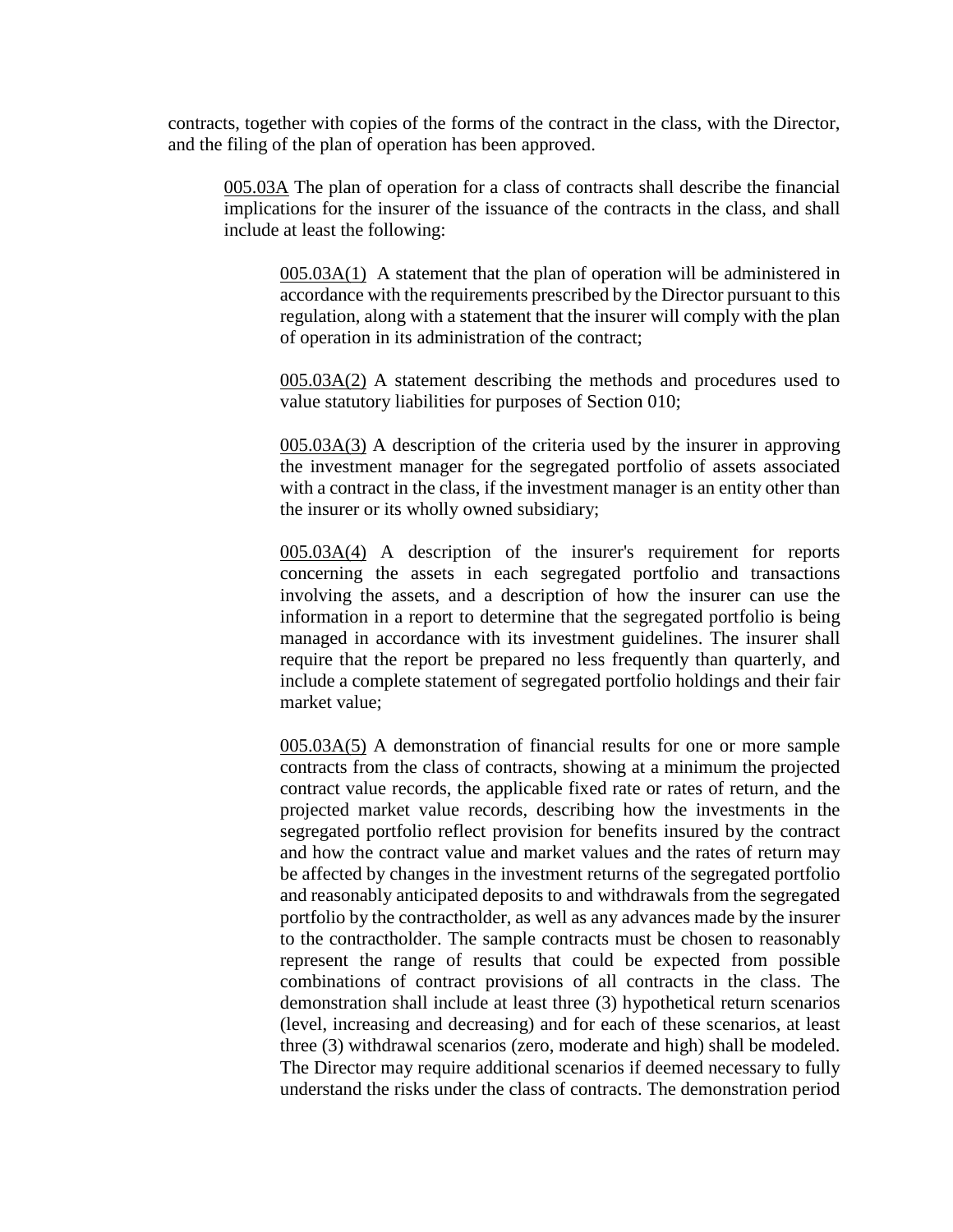must be the greater of five (5) years or the minimum period the insurer must underwrite the risk;

005.03A(6) A statement that all contracts in the class of contracts satisfy the requirement of Section 009 regarding unilateral contract terminations, together with a description of all termination events, discontinuation triggers and options, notice requirements, corrective action procedures, all other contract safeguards, and the procedures to be followed when a unilateral contract termination event occurs;

005.03A(7) A description of the allowable investment parameters (such as objectives, derivative strategies, asset classes, quality, duration and diversification requirements applied to the assets held within the segregated portfolio) to be reflected in the investment guidelines applicable to each contract in the class to which the submitted plan of operation applies; and a description of the procedures that will be followed by the insurer in evaluating the appropriateness of any specific investment guidelines submitted by the contractholder.

005.03A(8) A description of the criteria used by the insurer in approving for contract issuance a pooled fund representing multiple employersponsored plans and in approving the investment manager for the segregated portfolio of assets associated with such pooled fund contract;

005.03A(9) A description of risk-mitigation techniques used by the insurer in connection with contracts issued to pooled funds representing multiple employer-sponsored plans;

005.03A(10) An unqualified opinion by a qualified actuary with expertise in these matters as to the adequacy of the consideration charged by the insurer for the risks it has assumed with respect to the contracts in the class to which the plan of operation applies;

005.03A(11) A statement that the actuarial opinion and memorandum required by Section 010 shall include, with respect to the class of contracts to which the plan of operation applies:

005.03A(11)(i) If a payment has been made by the insurer in the prior reporting period under a contract in the class, the amount of aggregate risk charges (net of administrative expenses) for contracts in the class, and the aggregate amount of any losses incurred; and

005.03A(11)(ii) An inventory of all material unilateral contract termination events in the class of contracts that have not been cured within the time period specified and that have occurred during the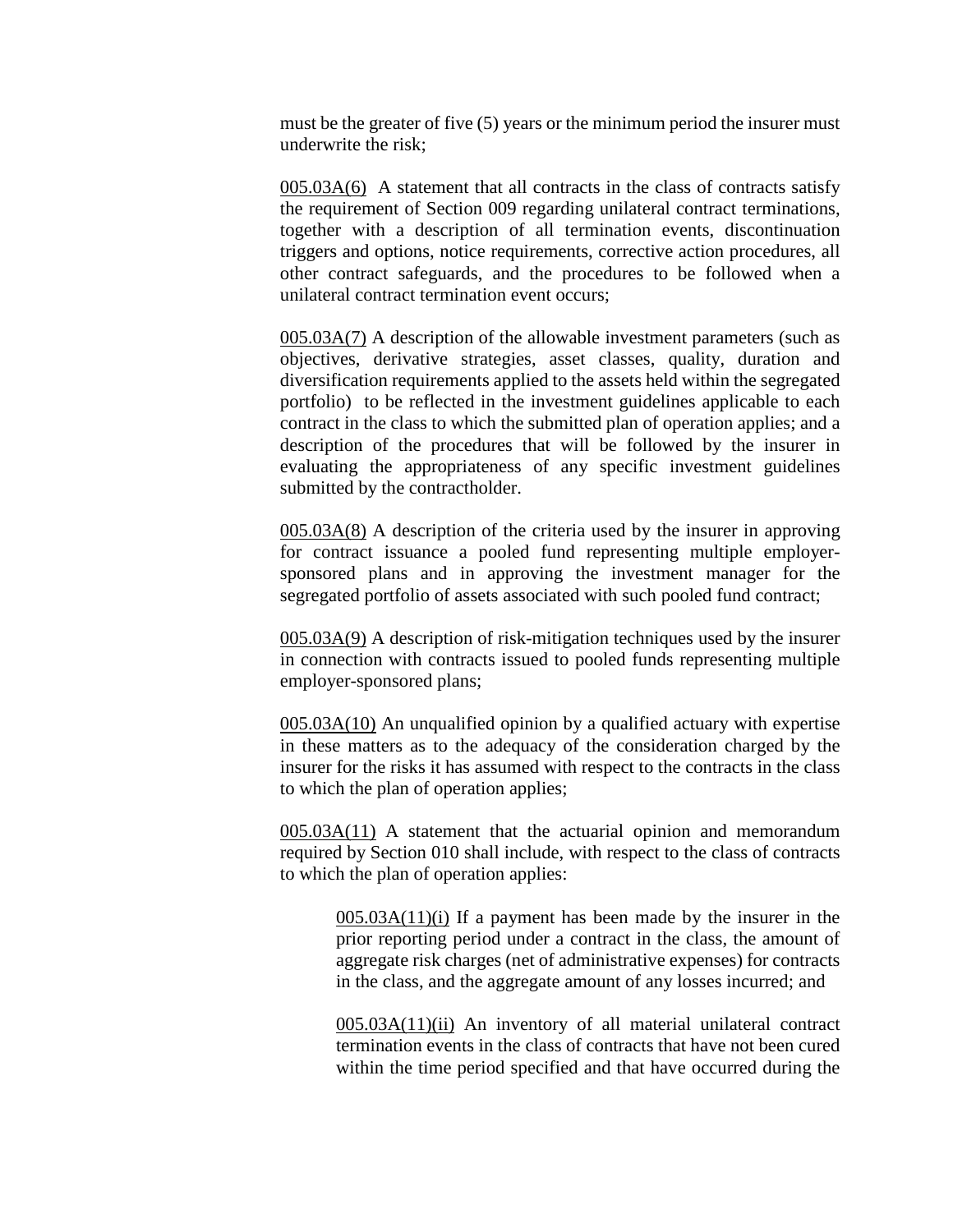prior reporting period but where the company decided not to terminate the contract.

005.03B Review of the plan of operation by the Director may necessitate requests for information to supplement that furnished pursuant to Subsection 005.03. Replies made in compliance with this paragraph should be made in sufficient detail that any follow-up correspondence can be held to a minimum.

005.04 If an insurer chooses to operate a contract with a material change from the approved plan of operation, the changed provision(s) shall be filed with and approved by the Director in accordance with the requirements of Subsection 005.03.

## 006. Required Contract Provisions and Filing Requirements.

006.01 A contract may not be delivered or issued for delivery in this state unless the contract satisfies the requirements of Subsection 006.02 of this section and the issuing insurer has satisfied the requirements of Subsection 006.03 of this section with respect to the contract.

006.02 The contract shall:

006.02A Provide that the assets to which the contract pertains and for which a contract value record is established will be maintained in a segregated portfolio of a permitted custodial institution;

006.02B Grant the insurer the right to perform audits and inspections of assets held in the segregated portfolio from time to time upon reasonable notice to the permitted custodial institution;

006.02C Provide the insurer will receive prior notice of and the right to approve any appointment or change of investment managers;

006.02D Give a description of how the contract value record will be determined and, where applicable, adjusted by a crediting rate formula;

006.02E State the maximum rate period between crediting rate formula recalculations that will be permitted, if any;

006.02F Provide the insurer with the right to refuse to recognize any new deposits to the segregated portfolio unless there is a written agreement between the insurer and the contractholder as to the permissible levels and timing of new deposits;

006.02G Clearly identify all circumstances under which insurer payments or advances to the contractholder are to be made;

006.02H Clearly identify the types of withdrawals made on a market value basis;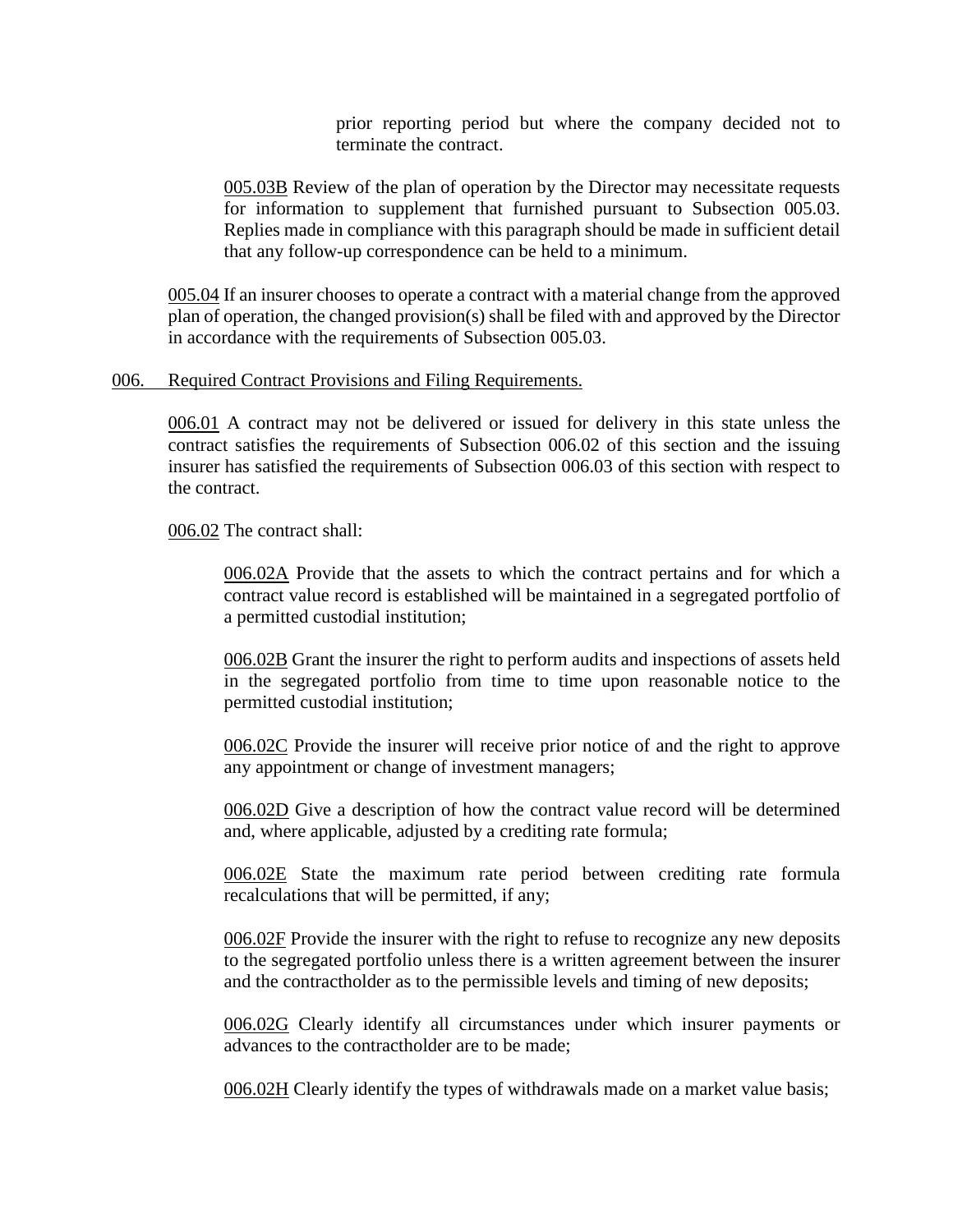006.02I Provide either a fixed maturity schedule or a settlement option permitting the contractholder to receive the contract value record over time, provided that no unilateral contract termination event has occurred; and

006.02J Include a provision stating, or substantially similar to, the following:

"No waiver of remedies by the insurer that is a party to this agreement, following the breach of any contractual provision of the agreement or of the investment guidelines applicable to it, or failure to enforce the provisions or guidelines, which constitutes grounds for termination of this agreement for cause by the insurer, and is not cured within thirty (30) days following the insurer's discovery of it, shall be effective against an insurance director in any future rehabilitation or insolvency proceedings against the insurer unless approved in advance in writing by the director."

006.03 An insurer will satisfy the filing and approval requirements of this section with respect to a contract if the insurer has filed the form of the contract (including application) with the Director and it is accompanied by the items specified in 006.03A, B, C, D and E of this subsection, and the form has been approved. The contract form may not be used unless approved by the director.

006.03A The form of contract filed for approval shall be accompanied by a statement that the contract meets the conditions of Subsection 006.02 of this section.

006.03B The form of contract filed for approval shall be accompanied by a statement:

006.03B(1) Specifying the range of variation of variable contract provisions, if any, that could have a material effect on the risk assumed by the insurer under the contract, including withdrawal methodology, crediting rate formula and termination events;

006.03B(2) Describing how fair market value will be determined, including a description of the procedures for valuing securities and other assets that are not publicly traded;

006.03B(3) Describing the crediting rate formula, if any, and how it will operate to take into account the difference between the market value record and the contract value record over time; and

006.03B(4) Listing events that give the insurer the right to unilaterally and immediately terminate the contract.

006.03C In the case that the plan of operation pertaining to the class of contracts to which the contract belongs: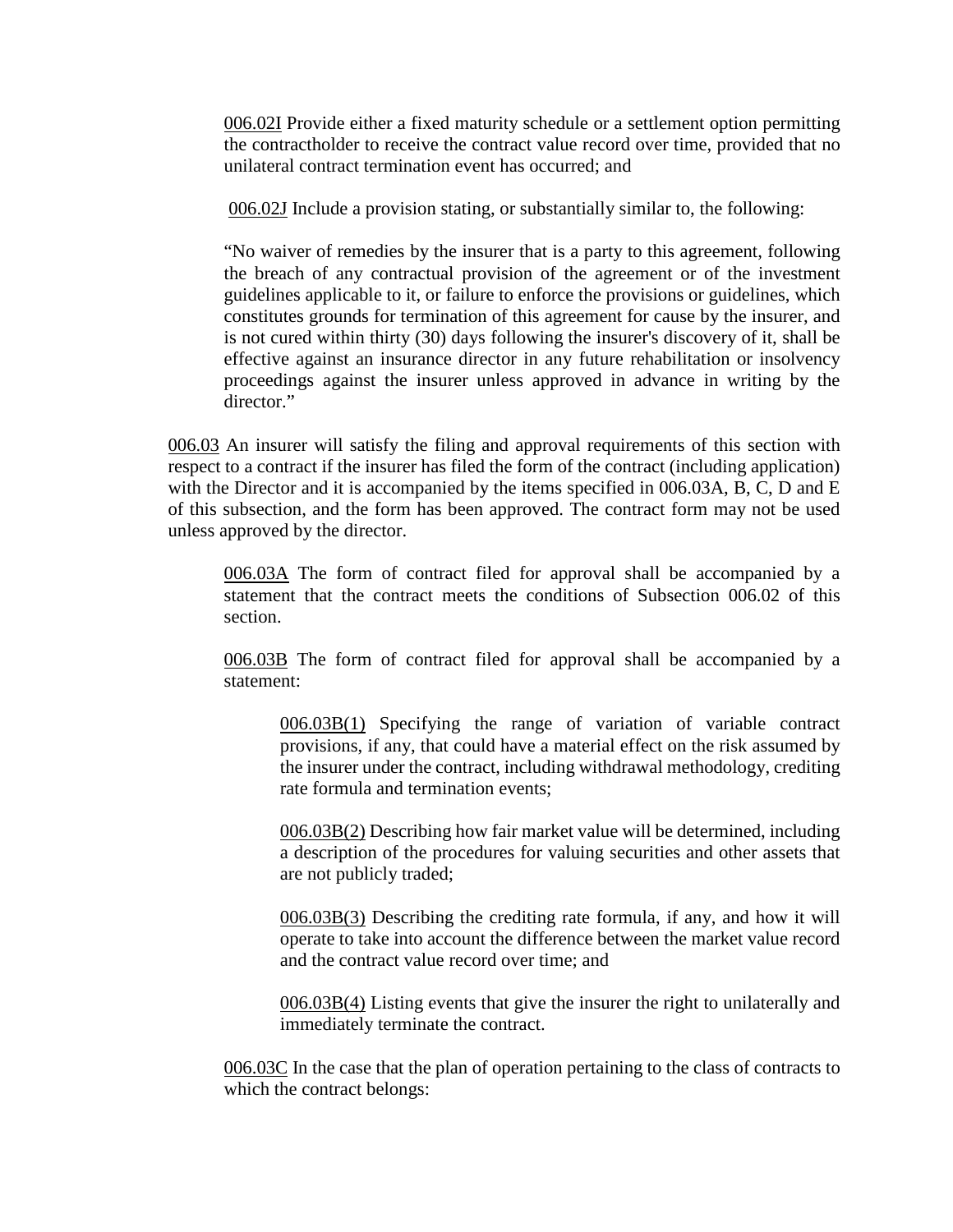006.03C(1) Has been affirmatively approved by the state in which the issuing insurer is domiciled, the form of contract filed for approval shall be accompanied by a statement indicating receipt of affirmative approval.

006.03C(2) In the case that the plan of operation pertaining to the class of contracts to which the contract belongs has been deemed approved in the state in which the issuing insurer is domiciled, the form of contract filed for approval must be accompanied by a statement indicating that the issuing insurer has met the requirements for deemed approval.

 $006.03C(3)$  Has not been affirmatively approved, either affirmatively or by deemer, in the state in which the issuing insurer is domiciled, the form of contract filed for approval shall be accompanied by a statement of this fact, together with the plan of operation pertaining to the contract.

006.04 The Director may disapprove a contract form filing upon a finding that the form of contract contemplates practices that are unfair or unreasonable or otherwise inconsistent with the provisions of Chapter 44 of the Revised Statutes of Nebraska, including the requirements of this regulation, specifying in what regard the contract form is unfair or unreasonable or otherwise inconsistent with the provisions of Chapter 44 of the Revised Statutes of Nebraska.

006.05 The Director may withdraw an approval of a contract form on any basis that would have justified initial disapproval. The Director shall notify the insurer in writing of the reason for the withdrawal of the contract form approval. The insurer may, within 15 days of the withdrawal of approval, make a written request for a hearing before the Director to determine the reasonableness of the Director's action. The hearing shall be held within 30 days of the request.

# 007. Investment Management of the Segregated Portfolio.

007.01 The investment manager must have full responsibility for, and control over, the management of all segregated portfolio assets within the constraints specified in the investment guidelines.

007.02 The investment guidelines shall be submitted to the insurer for underwriting review before the contract becomes effective.

007.03 If the insurer accepts a proposed change to the investment guidelines or allows the contract to operate in accordance with investment guidelines not meeting the criteria established in Subsection 005.03A(7), approval of the non-conforming investment guidelines must be obtained pursuant to Subsection 005.04.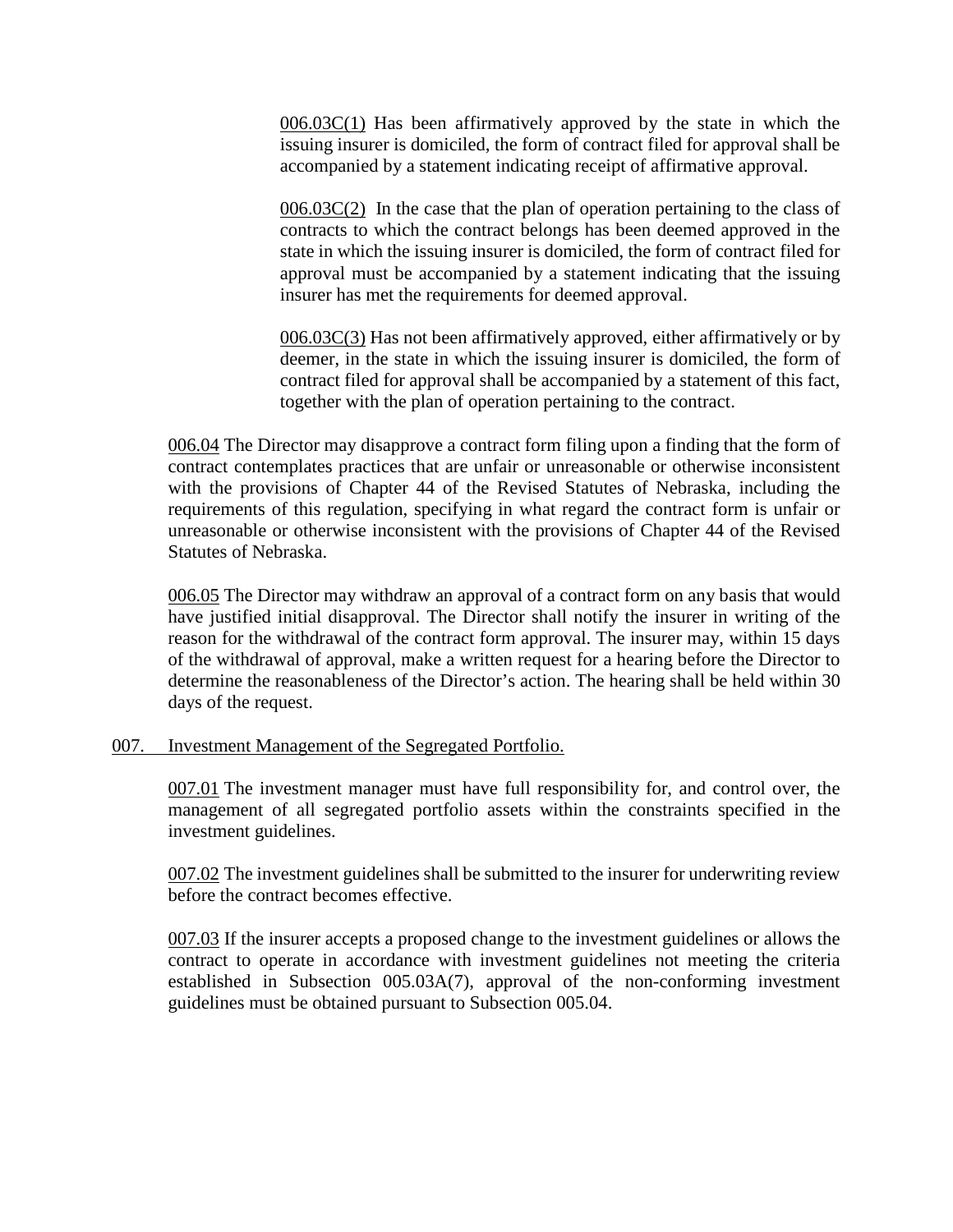#### 008. Purchase of Annuities.

For contracts that are group annuity contracts, and that make available to the contractholder the purchase of immediate or deferred annuities for the benefit of individual members of the group, an annuity may not be purchased without the delivery of the contractuallyagreed upon consideration in cash to the insurer from the segregated portfolio for allocation to the insurer's general account or separate account. The insurer shall collect adequate consideration for the cost of annuities purchased under contract option by transfer from the segregated portfolio.

#### 009. Unilateral Contract Terminations.

009.01 A contract subject to this regulation shall allow the insurer to unilaterally and immediately terminate, without future liability of the insurer or obligation to provide further benefits, upon the occurrence of any one of the following events that is material and that is not cured within thirty (30) days following the insurer's discovery of it:

009.01A The investment guidelines are changed without the advance consent of the insurer and the investment manager is not controlling, controlled by or under common control with the insurer;

009.01B The segregated portfolio, if managed by an entity that is not controlling, controlled by or under common control with the insurer, is invested in a manner that does not comply with the investment guidelines;

009.01C Investment discretion over the segregated portfolio is exercised by or granted to anyone other than the investment manager without the approval of the insurer; or

009.01D Any act of fraud, misrepresentation of material facts, deceit or any other unauthorized action of the contractholder that has a material adverse affect on the insurer.

#### 010. Reserves.

010.01 Asset maintenance requirements for segregated portfolios governed by this regulation:

010.01A At all times an insurer shall hold minimum reserves in the general account or one or more separate accounts, as appropriate, equal to the excess, if any, of the value of the guaranteed contract liabilities, determined in accordance with  $010.01$ (F) and  $010.01$ (G) of this subsection, over the market value of the assets in the segregated portfolio less the deductions provided for in 010.01B of this subsection. The reserve requirements of this subsection shall be applied on a contract-by-contract basis.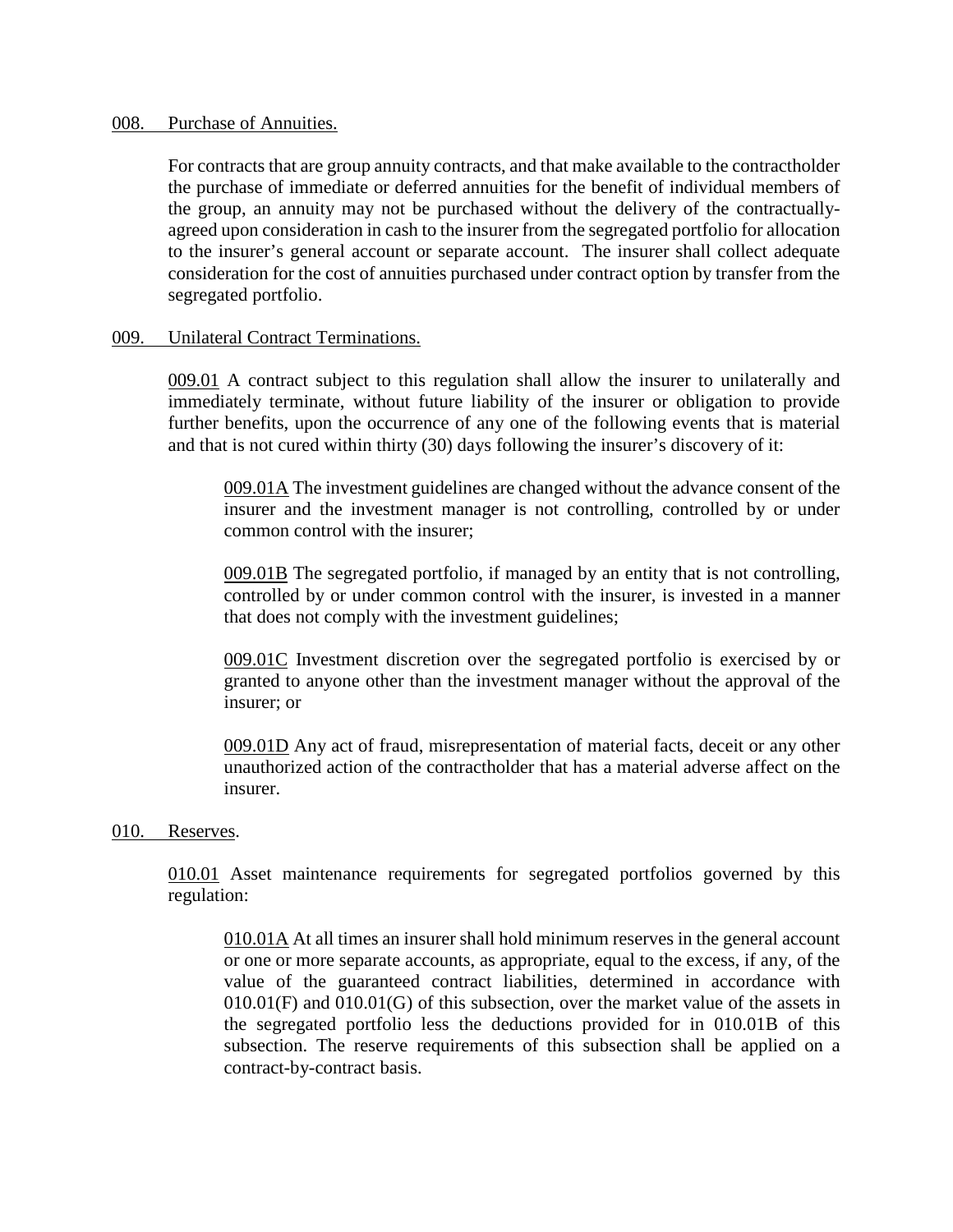010.01B In determining compliance with the asset maintenance requirement and the reserve for guaranteed contract liabilities specified in Subsection 010.01A, the insurer shall deduct a percentage of the market value of an asset as follows:

010.01B(1) For debt instruments, the percentage shall be the NAIC asset valuation reserve "reserve objective factor," but the factor shall be increased by fifty percent (50%) for the purpose of this calculation if the difference in durations of the assets and liabilities is more than one-half year. The above notwithstanding, in the event that, under the terms of the synthetic guaranteed investment contract, the asset default risk for debt instruments is borne solely by the contractholder, there shall be no asset valuation reserve percentage deduction from the market value of an asset, for purposes of complying with the asset maintenance requirement and the reserve for guaranteed contract liabilities specified in Subsection 010.01A.

010.01B(2) For assets that are not debt instruments, the percentage shall be the NAIC asset valuation reserve "maximum reserve factor."

010.01C To the extent that guaranteed contract liabilities are denominated in the currency of a foreign country and are supported by segregated portfolio assets denominated in the currency of the foreign country, the percentage deduction for these assets under Subsection 010.01B shall be that for a substantially similar investment denominated in the currency of the United States.

010.01D To the extent that guaranteed contract liabilities are denominated in the currency of the United States and are supported by segregated portfolio assets denominated in the currency of a foreign country, and to the extent that guaranteed contract liabilities are denominated in the currency of a foreign country and are supported by segregated portfolio assets denominated in the currency of the United States, the deduction for debt instruments under 010.01B of this subsection shall be increased by fifteen percent (15%) of the market value of the assets unless the currency exchange risk on the assets has been adequately hedged, in which case the percentage deduction under 010.01B of this subsection shall be increased by onehalf percent (.5%). No guaranteed contract liabilities denominated in the currency of a foreign country shall be supported by segregated portfolio assets denominated in the currency of another foreign country without the approval of the Director. For purposes of this paragraph, the currency exchange risk on an asset is deemed to be adequately hedged if:

010.01D(1) It is an obligation of

 $010.01D(1)(i)$  A jurisdiction that is rated in one of the two  $(2)$ highest rating categories by an independent nationally recognized United States rating agency acceptable to the Director;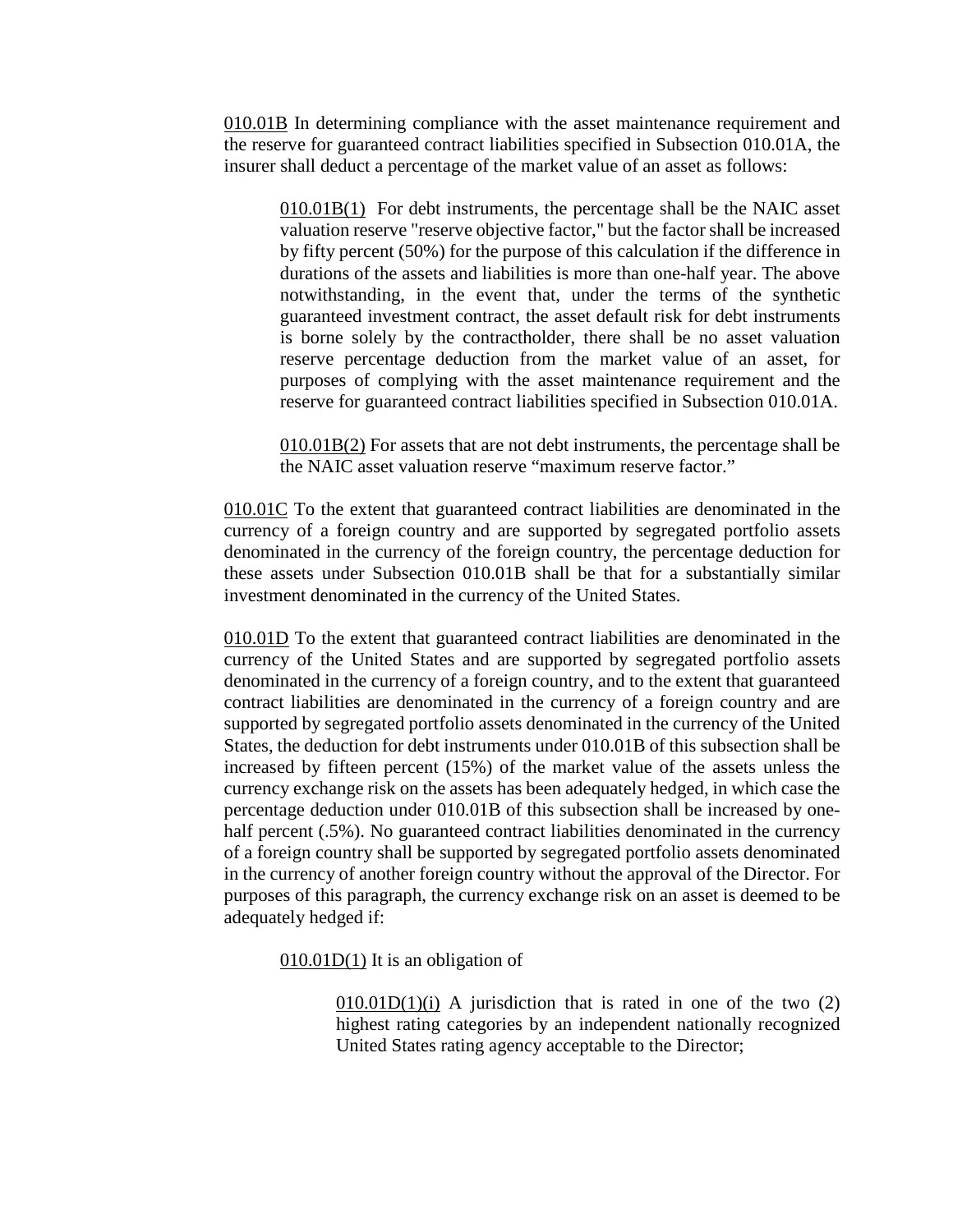010.01D(1)(ii) Any political subdivision or other governmental unit of such a jurisdiction, or any agency or instrumentality of jurisdiction, political subdivision or other governmental unit; or

 $010.01D(1)$ (iii) An institution that is organized under the laws of any such jurisdiction; and

010.01D(2) At all times the principal amount of the obligation and scheduled interest payments on the obligation are hedged against the United States dollar pursuant to contracts or agreements that are:

> $010.01D(2)(i)$  Issued by or traded on a securities exchange or board of trade regulated under the laws of the United States or Canada or a province of Canada;

> 010.01D(2)(ii) Entered into with a United States banking institution that has assets in excess of \$5 billion and that has obligations outstanding, or has a parent corporation that has obligations outstanding, that are rated in one of the two (2) highest rating categories by an independent, nationally recognized, United States rating agency, or with a broker-dealer registered with the Securities and Exchange Commission that has net capital in excess of \$250 million; or

> 010.01D(2)(iii) Entered into with any other banking institution that has assets in excess of \$5 billion and that has obligations outstanding, or has a parent corporation that has obligations outstanding, that are rated in one of the two (2) highest rating categories by an independent, nationally recognized, United States rating agency and that is organized under the laws of a jurisdiction that is rated in one of the two (2) highest rating categories by an independent, nationally recognized United States rating agency.

010.01E These contracts may provide for the allocation to one or more separate accounts of all or any portion of the amount needed to meet the asset maintenance requirement. If the contract provides that the assets in the separate account shall not be chargeable with liabilities arising out of any other business of the insurer, the insurer shall maintain in a distinct separate account that is so chargeable:

010.01E(1) That portion of the amount needed to meet the asset maintenance requirement that has been allocated to separate accounts; less

010.01E(2) The amounts contributed to separate accounts by the contractholder in accordance with the contract and the earnings on the contract.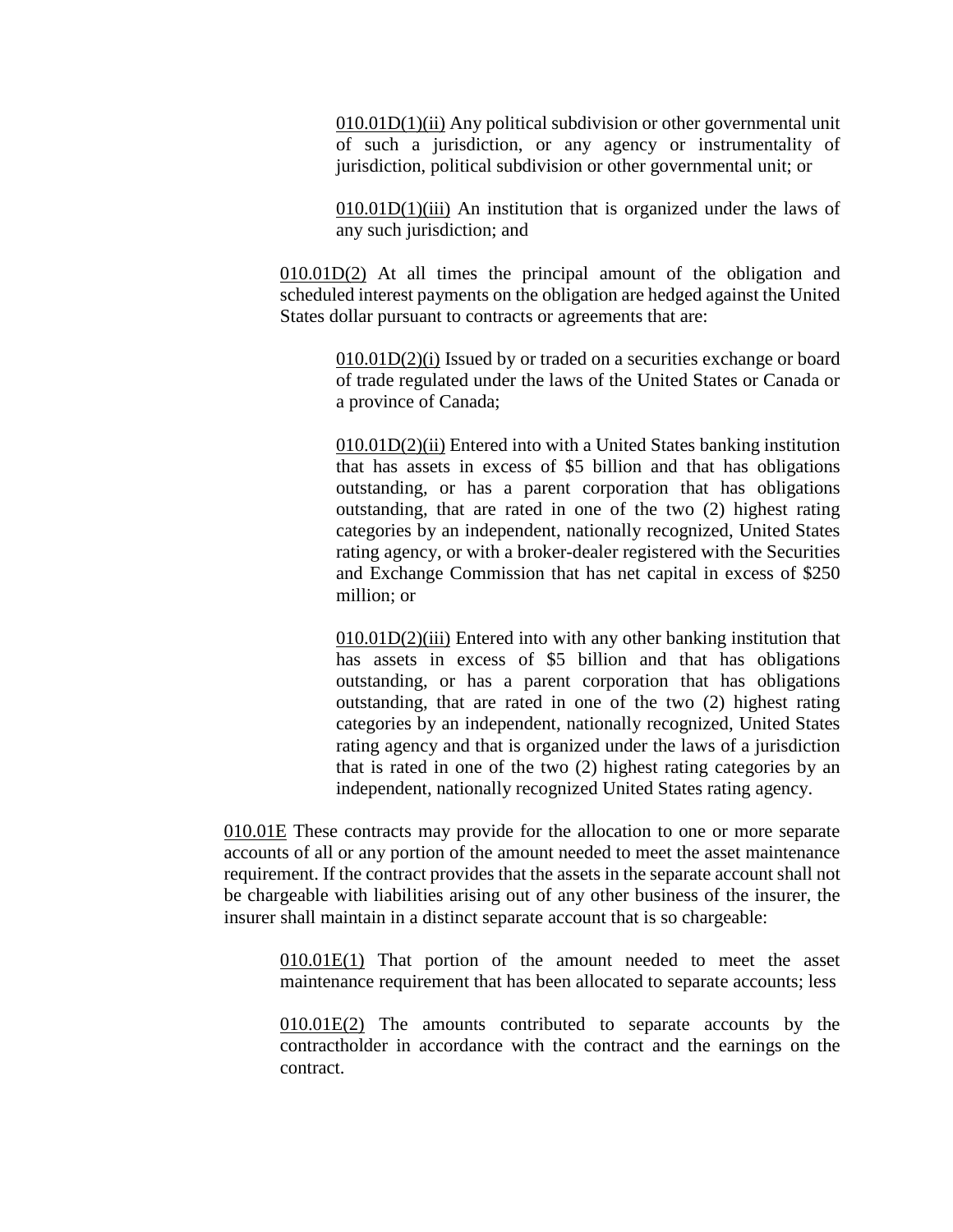010.01F For purposes of this section, the minimum value of guaranteed contract liabilities is defined to be the sum of the expected guaranteed contract benefits, each discounted at a rate corresponding to the expected time of payment of the contract benefit that is not greater than the spot rate supportable by the expected return from the segregated portfolio assets, and in no event greater than the blended spot rate as described in the plan of operation (pursuant to Section 005) or the actuary's opinion and memorandum (pursuant to Subsection 010.02), except that if the expected time of payment of a contract benefit is more than thirty (30) years, it shall be discounted from the expected date of payment to year thirty (30) at a rate of no more than eighty percent (80%) of the thirty-year blended spot rate and from year thirty (30) to the date of valuation at a rate not greater than the thirty-year blended spot rate.

010.01G In calculating the minimum value of guaranteed contract benefits:

010.01G(1) All guaranteed benefits potentially available to the contractholder on an ongoing basis shall be considered in the valuation process and analysis, and the reserve held must be sufficient to fund the greatest present value of each independent guaranteed contract benefit. For purposes of this subparagraph, the right granted to the contractholder to exit the contract by discharging the insurer of its guarantee obligation under the contract and taking control of the assets in the segregated portfolio shall not be considered a guaranteed benefit.

010.01G(2) To the extent that future guaranteed cash flows are dependent upon the benefit responsiveness of an employer-sponsored plan, a best estimate based on company experience, or other reasonable criteria if company experience is not available, shall be used in the projections of future cash flows.

010.01G(3) The minimum value of guaranteed contract benefits under a contract issued to a pooled fund representing multiple employer-sponsored plans shall be determined so as to reflect projected plan sponsor contract value withdrawals available to the member plans in the pooled fund.

Projections of such future cash flows shall take into account (i) known plan sponsor withdrawals, and (ii) a prudent estimate of future plan sponsor withdrawals. The prudent estimate shall be based on company experience and other relevant criteria.

A single valuation rate shall be determined, consistent with Subsection 010.01F, equal to the lesser of:

010.01G(3)(i) The expected return from the segregated portfolio of assets, or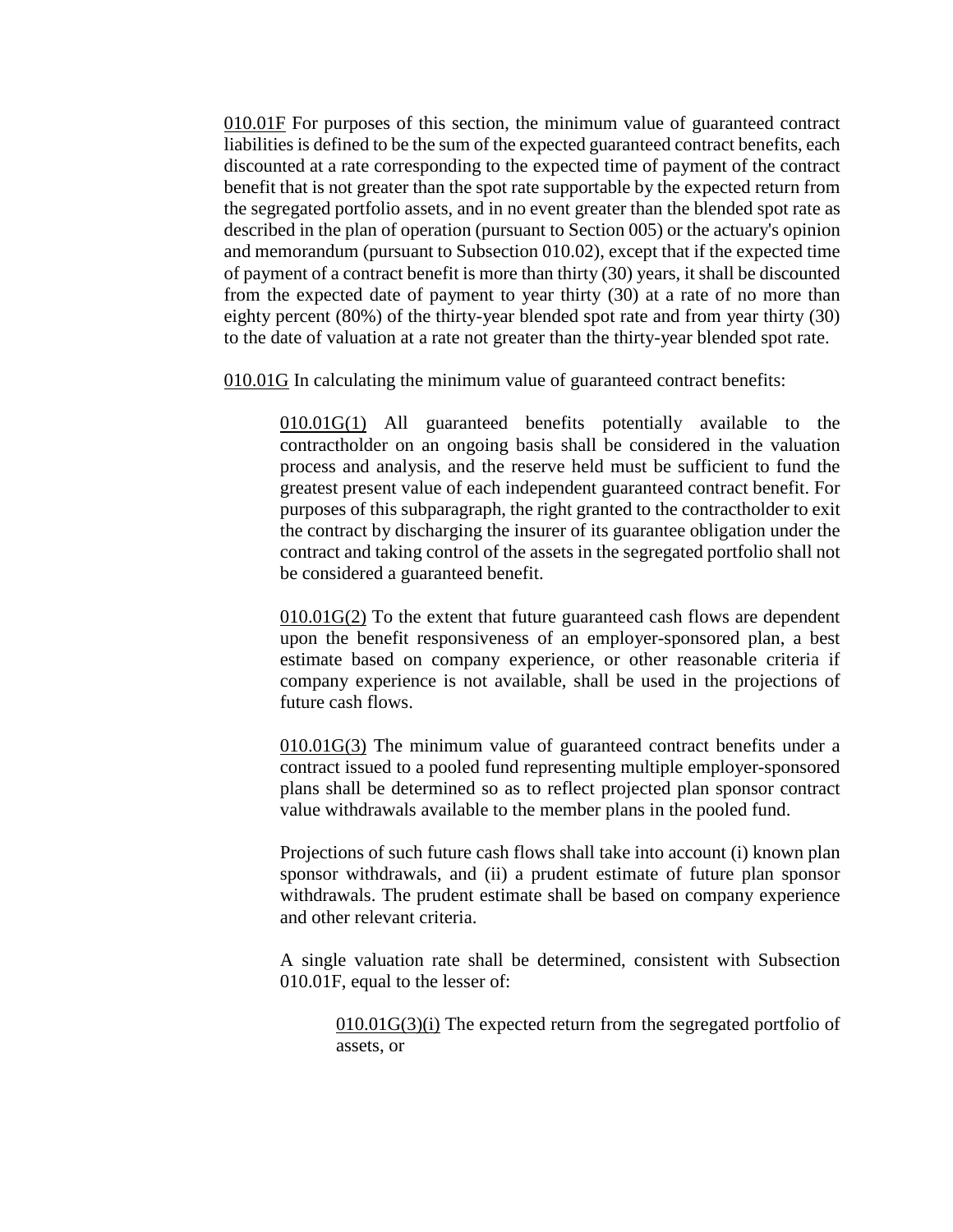010.01G(3)(ii) The blended spot rate based on the duration of the segregated portfolio of assets.

This single valuation rate shall be used to model future market values of the segregated portfolio of assets. Future credited interest rates shall be modeled according to the contractually defined crediting rate formula. Modeled future contract values shall reflect modeled future market values, modeled future credited interest rates, known future plan sponsor withdrawals, the prudent estimate of future plan sponsor withdrawals, future withdrawals consistent with Subsection 010.01G(2) and any remaining final payment at the modeled contract termination date. All such modeled withdrawals and termination payments shall be discounted using the single valuation rate and the modeled times of those withdrawals and payments. The sum of these present values shall be deemed the minimum value of the guaranteed contract liabilities for a pooled fund contract.

010.02 Actuarial opinion and supporting memorandum for segregated portfolios governed by this regulation.

010.02A An insurer that issues a synthetic guaranteed investment contract subject to this regulation shall submit an actuarial opinion and, upon request, a supporting memorandum to the Director annually by March 1 following the December 31 valuation date showing the status of the accounts as of the prior December 31. For purposes of clarity, if an insurer submits to the Director an opinion and, if requested by the Director, a supporting memorandum in accordance with Title 210 Neb. Admin. Code § 69 that comply with the requirements set forth in Neb. Rev. Stat. § 44-8905, and such opinion and supporting memorandum collectively address the matters set forth in Subsections 010.02D, 010.02E and 010.02G, the insurer shall not be required to submit to the Director a separate actuarial opinion and supporting memorandum relating only to synthetic guaranteed investment contracts. The actuarial opinion and memorandum shall be in form and substance satisfactory to the Director.

010.02B The actuarial memorandum (or portion thereof) required by this regulation is deemed to be confidential to the same extent, and under the same conditions, as the actuarial memorandum required by Neb. Rev. Stat. § 44-8905.

010.02C Except in cases of fraud or willful misconduct, the valuation actuary shall not be liable for damages to any person (other than the insurance company and the Director) for any act, error, omission, decision, or conduct with respect to the actuary's opinion.

010.02D The statement of actuarial opinion and/or supporting memorandum submitted in accordance with Subsection 010.02A shall consist of: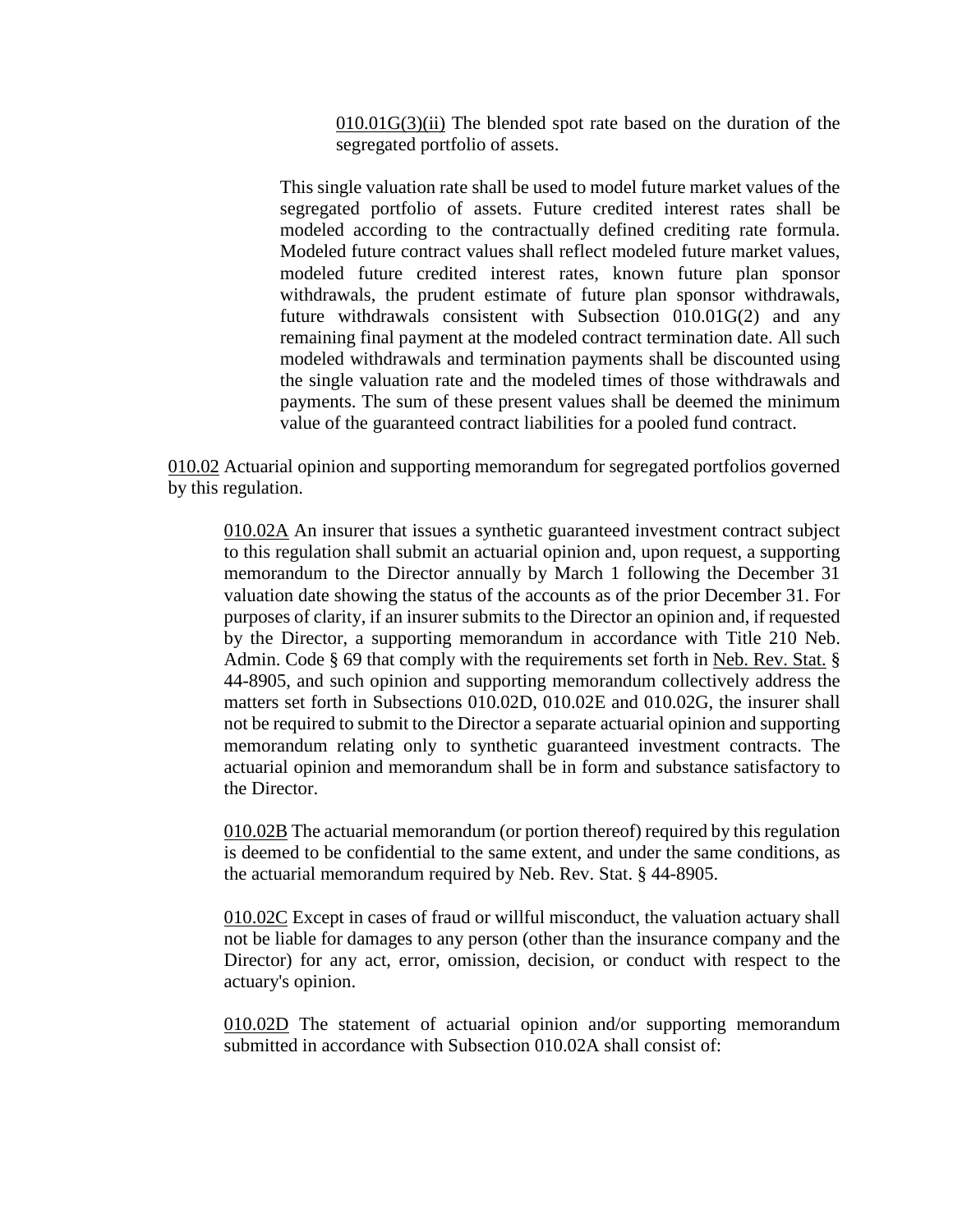$010.02D(1)$  A paragraph identifying the valuation actuary and his or her qualification;

010.02D(2) A scope paragraph identifying the subjects on which the opinion and/or memorandum is to be expressed and describing the scope of the valuation actuary's work;

010.02D(3) A reliance paragraph describing those areas, if any, where the valuation actuary has deferred to other experts in developing data, procedures or assumptions;

010.02D(4) An opinion paragraph expressing the valuation actuary's opinion with respect to the matters described in Subsections 010.02E(1) and (2) below; and

010.02D(5) One or more additional paragraphs may be needed in individual company cases as follows:

 $010.02D(5)(i)$  If the valuation actuary considers it necessary to state a qualification of his or her opinion;

010.02D(5)(ii) If the valuation actuary must disclose an inconsistency in the method of analysis used at the prior opinion date with that used for this opinion;

 $010.02D(5)$ (iii) If the valuation actuary chooses to add a paragraph briefly describing the assumptions which form the basis of the actuarial opinion.

010.02E Contents of the actuarial opinion or supporting memorandum.

010.02E(1) The actuarial opinion or supporting memorandum shall include an asset adequacy analysis that measures the segregated portfolio assets and the amount of any reserve liability with respect to the asset maintenance requirement to determine whether the account assets make adequate provision for contract liabilities after taking into account any risk charge payable.

 $010.02E(2)$  The actuarial opinion or supporting memorandum shall also substantively state:

010.02E(2)(i) Reserves for contract liabilities are calculated pursuant to the requirements of Subsection 010.01A;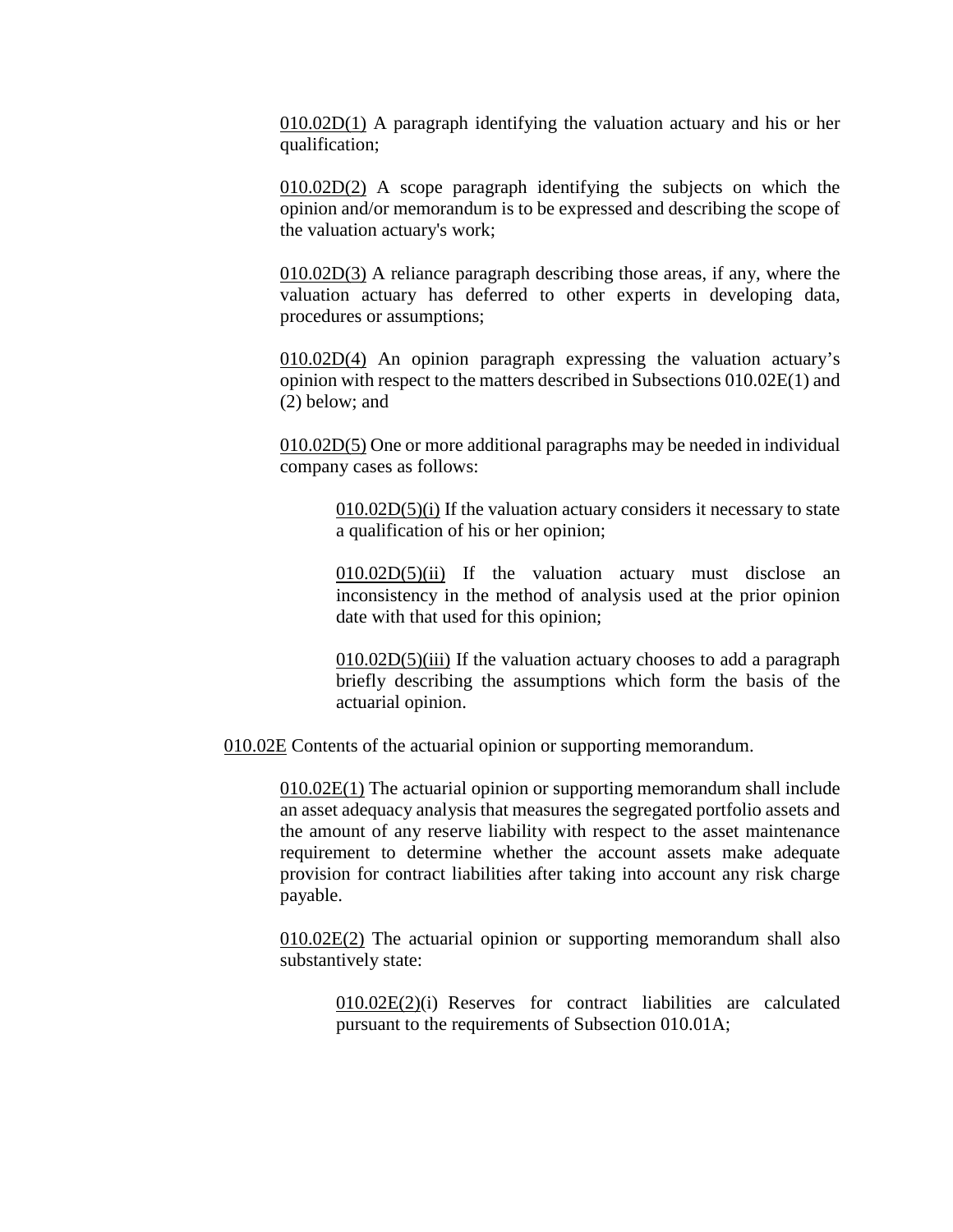010.02E(2)(ii) After taking into account any reserve liability with respect to the asset maintenance requirement, the amount of the account assets satisfied the asset maintenance requirement;

010.02E(2)(iii) The fixed-income segregated portfolio conformed to and justified the rates used to discount contract liabilities for valuation pursuant to Subsection 010.01F;

 $010.02E(2)(iv)$ Whether any rates used pursuant to Subsection 010.01F to discount guaranteed contract liabilities and other items applicable to the segregated portfolio were modified from the rate or rates described in the plan of operation filed pursuant to Section 005; and

 $010.02E(2)(v)$  The level of risk charges, if any, retained in the general account was appropriate in view of such factors as the nature of the guaranteed contract liabilities and losses experienced in connection with account contracts and other pricing factors.

010.02F The actuarial opinion and supporting memorandum shall be accompanied by a certificate of an officer of the insurance company responsible for monitoring compliance with the asset maintenance requirements for synthetic guaranteed investment contracts describing the extent to and manner in which, during the preceding year:

010.02F(1) Actual benefit payments conformed to the benefit payment estimated to be made as described in the plan of operation;

 $010.02F(2)$  The determination of the fair market value of the segregated portfolio conformed to the valuation procedures described in the plan of operation, including a statement of the procedures and sources used during the year; and

010.02F(3) Any assets were transferred to or from the insurer's general account, or any amounts were paid to the insurer by any contractholder to support the insurer's guarantee.

010.02G The actuarial memorandum supporting the actuarial opinion shall:

010.02G(1) Substantially conform with those portions of Title 210 Neb. Admin. Code § 69 that are applicable to asset adequacy testing and either:

010.02G(1)(i) Demonstrate the adequacy of account assets based upon cash flow analysis, or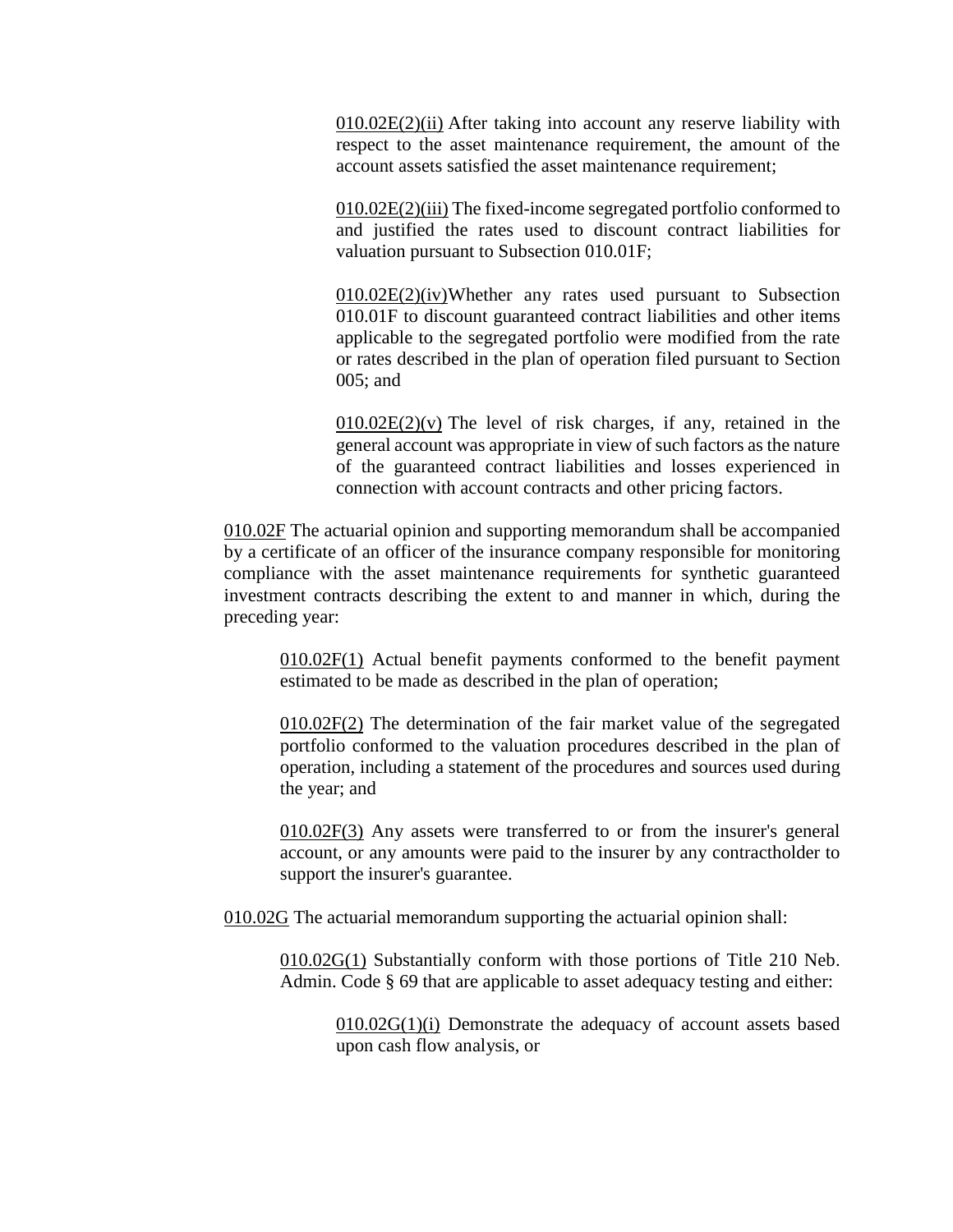$010.02G(1)(ii)$  Explain why cash flow testing analysis is not appropriate, describe the alternative methodology of asset adequacy testing used, and demonstrate the adequacy of account assets under that methodology;

 $010.02G(2)$  Clearly describe the assumptions the valuation actuary used in support of the actuarial opinion, including any assumptions made in projecting cash flows under each class of assets, and any dynamic portfolio hedging techniques utilized and the tests performed on the utilization of the techniques;

010.02G(3) Clearly describe how the valuation actuary has reflected the cost of capital;

010.02G(4) Clearly describe how the valuation actuary has reflected the risk of default on obligations and mortgage loans, including obligations and mortgage loans that are not investment grade;

010.02G(5) Clearly describe how the valuation actuary has reflected withdrawal risks, if applicable, including a discussion of the positioning of the contracts within the benefit withdrawal priority order pertaining to the contracts, the impact of any dynamic lapse assumption and the results of sensitivity testing the prudent estimate of future plan sponsor withdrawals pursuant to Subsection 010.01G(3);

010.02G(6) If the plan of operation provides for investments in segregated portfolio assets other than United States government obligations, demonstrate that the rates used to discount contract liabilities pursuant to Subsection 010.01G conservatively reflect expected investment returns, taken into account any foreign exchange risks;

010.02G(7) If the contracts provide that in certain circumstances they would cease to be funded by a segregated portfolio and, instead would become contracts funded by the general account, clearly describe how any increased reserves would be provided for if and to the extent these circumstances occurred;

010.02G(8) State the amount of account assets maintained in a separate account that are not chargeable with liabilities arising out of any other business of the insurance company;

010.02G(9) State the amount of reserves and supporting assets as of December 31 and where the reserves are shown in the annual statement;

010.02G(10) State the amount of any contingency reserve carried as part of surplus;